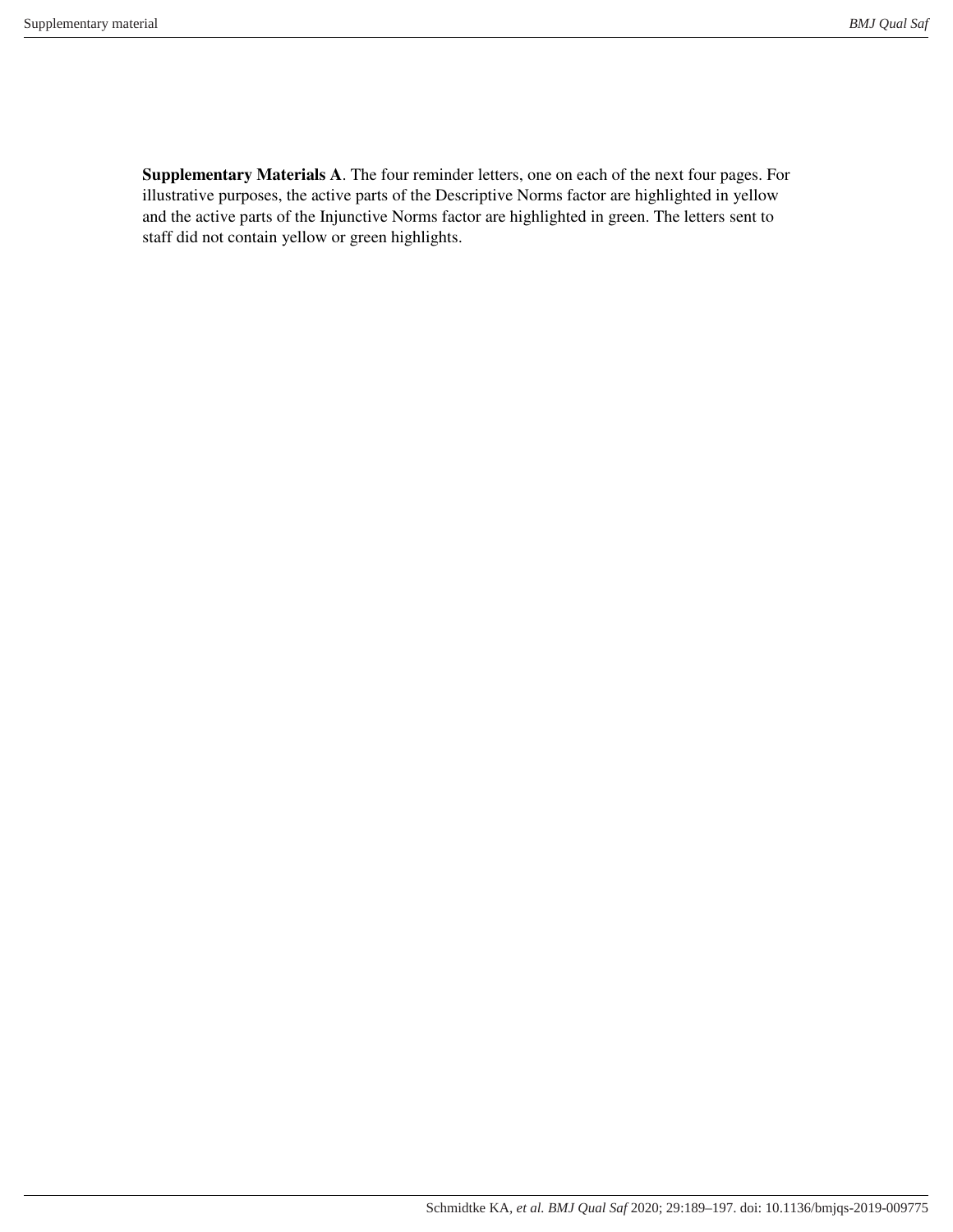

Queen Elizabeth Hospital Birmingham Mindelsohn Way Edgbaston Birmingham B15 2GW

Tel: 0121 627 2000

October 2018

Dear colleague,

You are invited to take up your free flu jab this season to reduce your risk, and your patients' risk, of getting the flu.

Last winter, the national expectation was for at least 70% of frontline staff to be vaccinated against seasonal flu.

This year, the national expectation is for at least 75% of frontline staff to be vaccinated.

**To find out how to get your vaccination at the Trust, please visit [www.uhb.nhs.uk/flu](http://www.uhb.nhs.uk/flu) or ask your department's senior sister or charge nurse.**

We appreciate your support in keeping colleagues and patients safe.

Yours faithfully,

**Occupational Health Department** 

Chief Executive: Dr David Rosser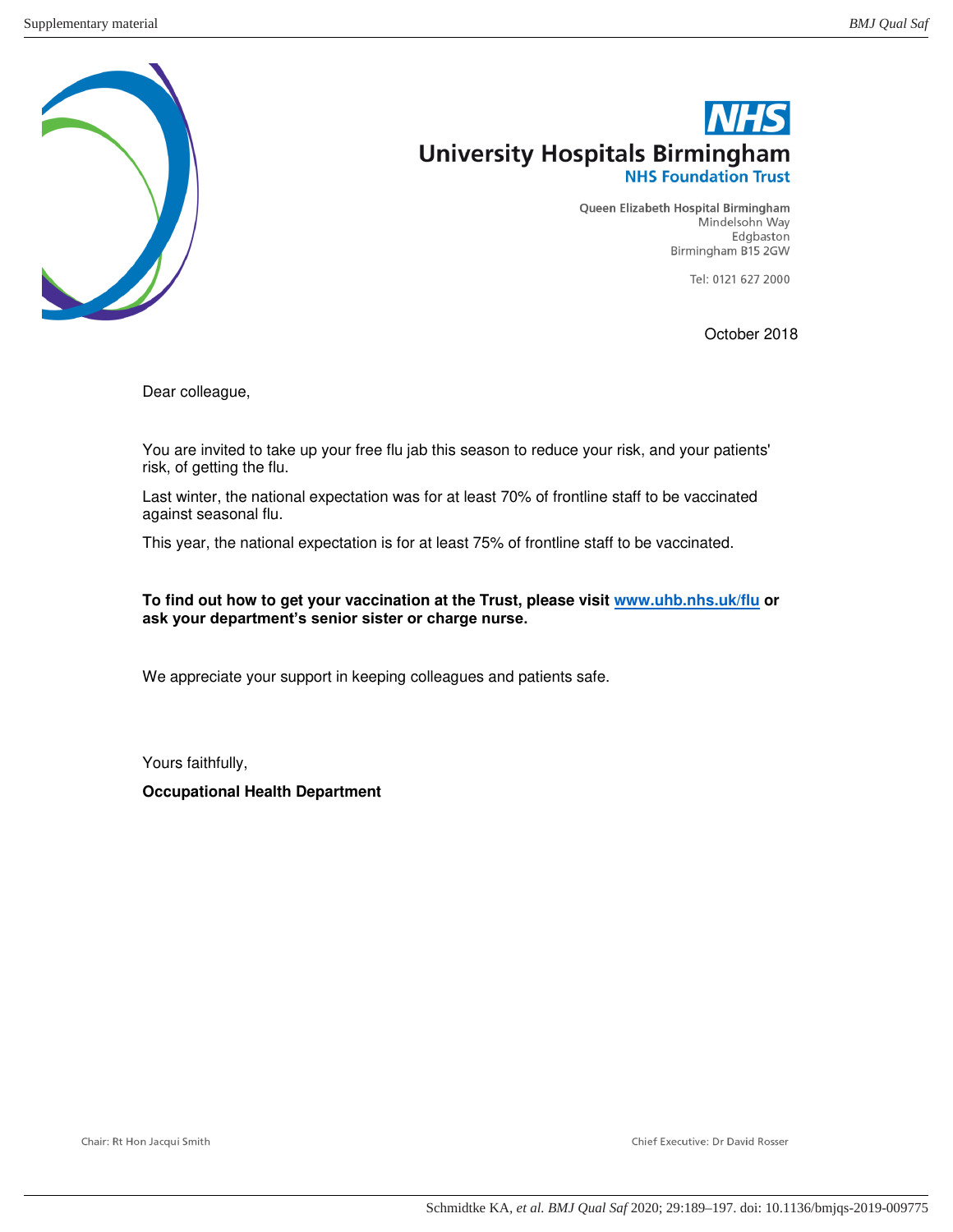

**Oueen Elizabeth Hospital Birmingham** Mindelsohn Way Edgbaston Birmingham B15 2GW

Tel: 0121 627 2000

October 2018

Dear colleague,

You are invited to take up your free flu jab this season to reduce your risk, and your patients' risk, of getting the flu.

Last winter, the national expectation was for at least 70% of frontline staff to be vaccinated against seasonal flu. That was achieved at QEHB, with 71.6%, and at Heartlands, Good Hope and Solihull with 73.5%.

This year, the national expectation is for at least 75% of frontline staff to be vaccinated.

However, we want UHB to be amongst the very best performers of similar hospitals, so that we maximise protection for our staff and patients.

We know it is entirely achievable, with your support, for us to reach or surpass the levels of some of the best performers from last year:

| <b>Royal Liverpool and Broadgreen</b>                                           | 86.9% (of frontline staff vaccinated) |
|---------------------------------------------------------------------------------|---------------------------------------|
| <b>Cambridge University Hospitals</b>                                           | 84.3%                                 |
| <b>Birmingham Children's Hospital</b>                                           | 82.1%                                 |
| <b>Leeds Teaching Hospitals</b>                                                 | 80.8%                                 |
| Guy's and St Thomas's                                                           | <mark>79.9%</mark>                    |
| In the United States, 92% of hospital staff received their free flu vaccination |                                       |

#### **To find out how to get your vaccination at the Trust, please visit [www.uhb.nhs.uk/flu](http://www.uhb.nhs.uk/flu) or ask your department's senior sister or charge nurse.**

We appreciate your support in keeping colleagues and patients safe.

Yours faithfully,

#### **Occupational Health Department**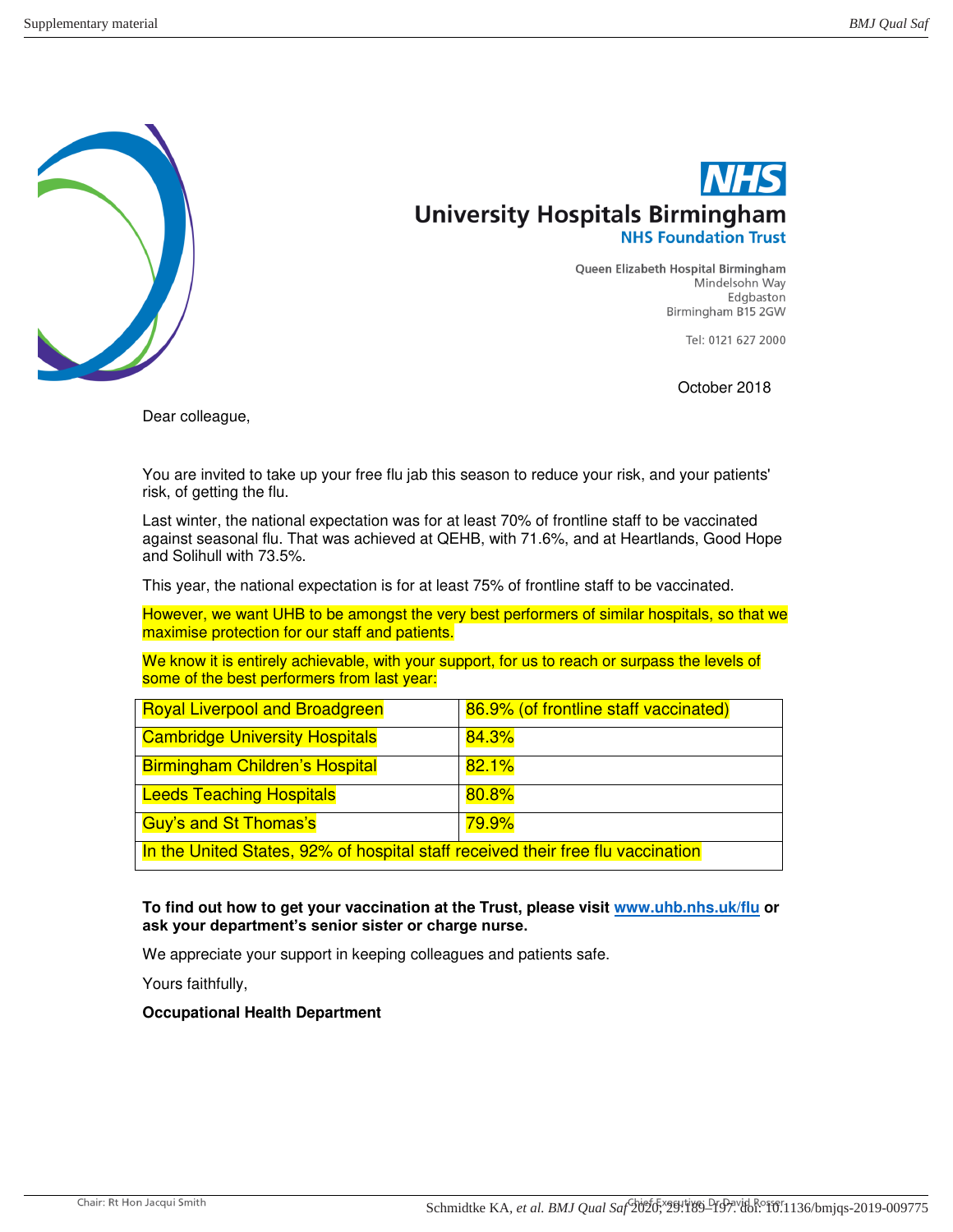

Queen Elizabeth Hospital Birmingham Mindelsohn Way Edgbaston Birmingham B15 2GW

Tel: 0121 627 2000

October 2018

<First name> <Surname>

Dear <First Name>

I am inviting you to take up your free flu jab this season to reduce your risk, and your patients' risk, of getting the flu.

Last winter, the national expectation was for at least 70% of frontline staff to be vaccinated against seasonal flu.

This year, the national expectation is for at least 75% of frontline staff to be vaccinated.

**To find out how to get your vaccination at the Trust, please visit [www.uhb.nhs.uk/flu](http://www.uhb.nhs.uk/flu) or ask your department's senior sister or charge nurse.**

I appreciate your support in keeping colleagues and patients safe.

Yours sincerely,

**Dr David Rosser** 

**Chief Executive** 

Chief Executive: Dr David Rosser